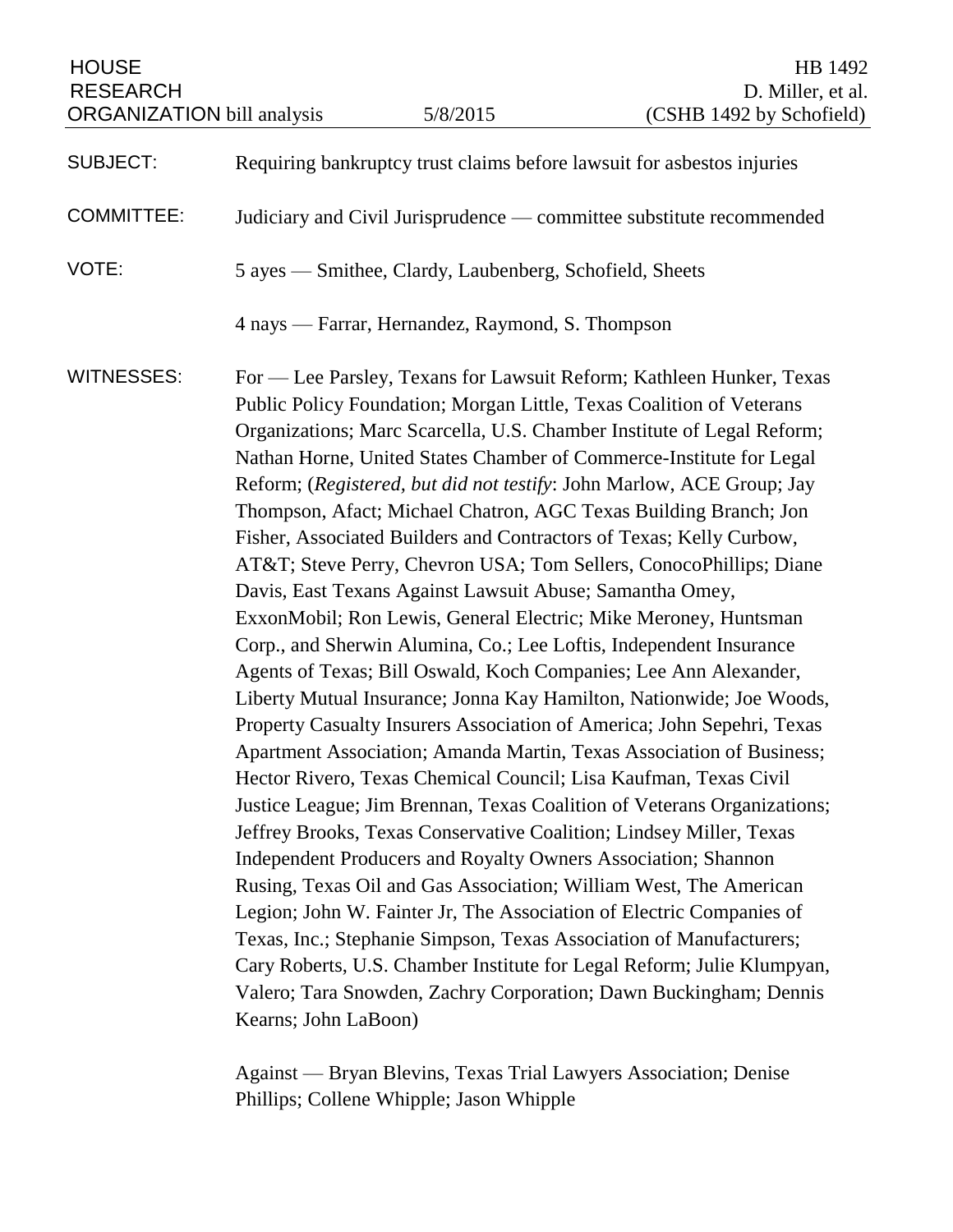## On — Mark Davidson

- BACKGROUND: Asbestos or silica trusts are established under Federal Bankruptcy Code, ch. 11, sec.  $524(g)$  if the company in bankruptcy currently is named as a defendant in a personal injury case alleging asbestos or silica-related injuries and it is likely there would be similar claims against the company in the future. Individuals claiming damages for asbestos or silica-related injuries can make a claim with the bankruptcy trust of the company they believe is responsible for the injury and receive compensation if certain criteria are met.
- DIGEST: CSHB 1492 would add required disclosures for claimants in asbestos or silica personal injury lawsuits and allow defendants in these cases to stay proceedings and modify judgments under certain circumstances.

**Required disclosure.** The bill would require a claimant in an asbestos or silica personal injury lawsuit to provide notice of a trust claim, which would mean a filing with or claim against an asbestos or silica trust. The notice would be required for any trust claims made by the claimant. The bill also would require the claimant to disclose trust claim material, which would mean documentation that was filed with or required by an asbestos or silica trust.

The notice would include a statement by the claimant that identified each pending trust claim and a sworn statement by the claimant's attorney that the notice was complete and based on the attorney's good faith investigation of all potential trust claims. If the claimant filed a trust claim after this disclosure, the claimant would have to provide additional notice and trust claim material related to that claim.

The bill would create a presumption that trust claim material was authentic, relevant, discoverable, and not privileged in these cases. It would specify that a party could use the trust claim material to prove an alternate source for the cause of the exposed person's injury, a basis to allocate responsibility for the exposed person's injury, or any other issue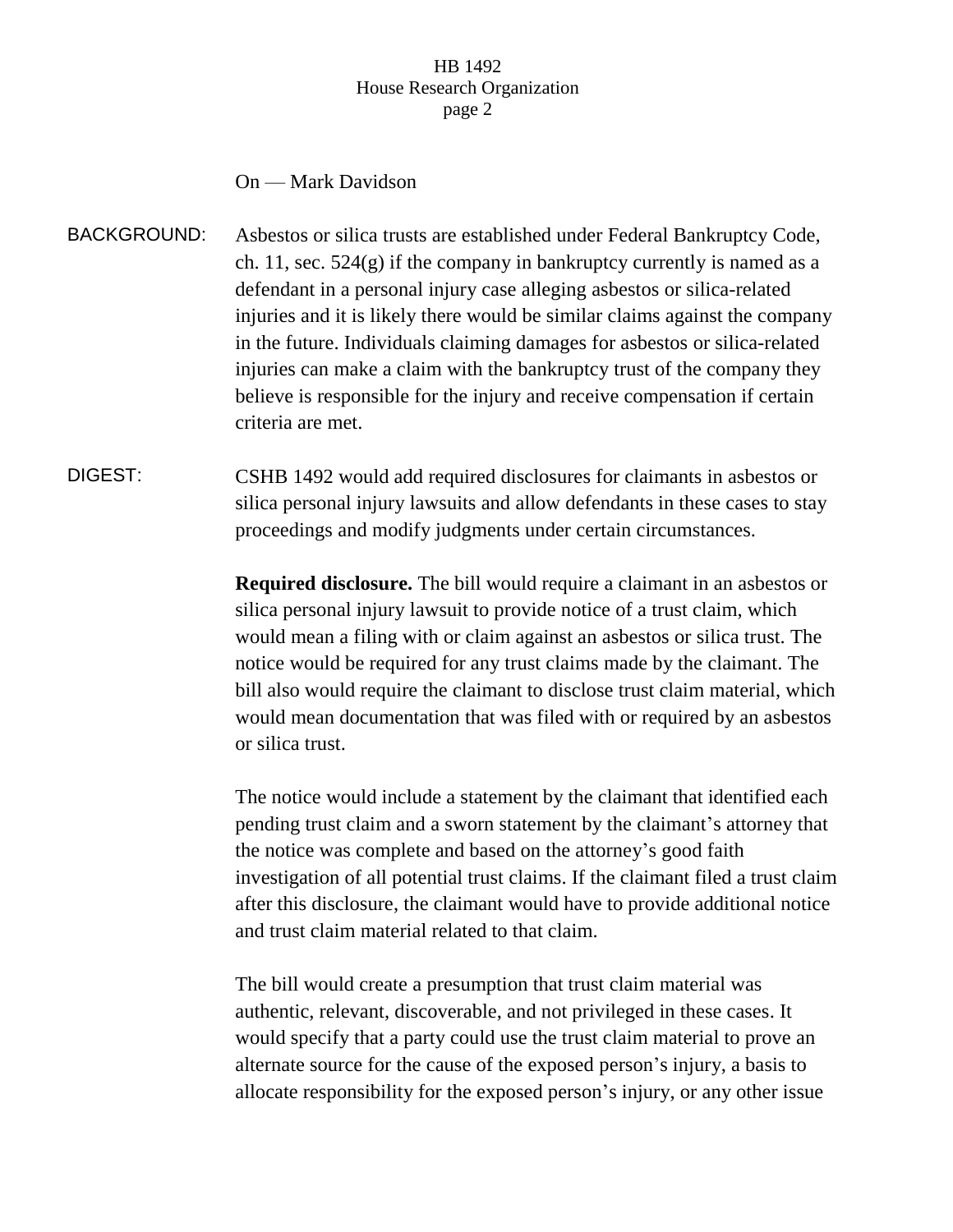relevant to resolution of a claim in the lawsuit.

The bill would allow a defendant to file a motion for sanctions if a claimant failed to provide notice and trust claim material related to a trust claim that, after a judgment was awarded for the injury, the claimant received compensation from the trust for the same injury. The trial court could impose an appropriate sanction, including vacating the judgment and ordering a new trial.

**Motion to stay proceedings.** The bill would allow a defendant to file a motion to stay the proceedings in an asbestos or silica personal injury lawsuit. The motion would include a list of asbestos or silica trusts not disclosed by the claimant that the defendant in good faith believed the claimant could make a successful trust claim against and information supporting those potential claims.

The bill would require the claimant to file a response that could include either:

- a statement and supporting proof that the claimant had made a trust claim described by the defendant and had served the required notice and trust claim materials; or
- a request for the court to determine that the fees and expenses, including attorney's fees, for filing a trust claim identified in the defendant's motion would exceed the claimant's reasonably anticipated recovery from that trust.

In the event that the court made a determination described above, or the claimant proved that the claimant had already served notice and trust claim material related to the defendant's proposed trust claim, the court could not stay the proceedings. If the court determined there was a good faith basis for the claimant to make the proposed trust claim, the court would be required to stay the proceedings until the claimant provided the court with proof showing the claimant had served notice and trust claim material on the defendant related to that trust claim.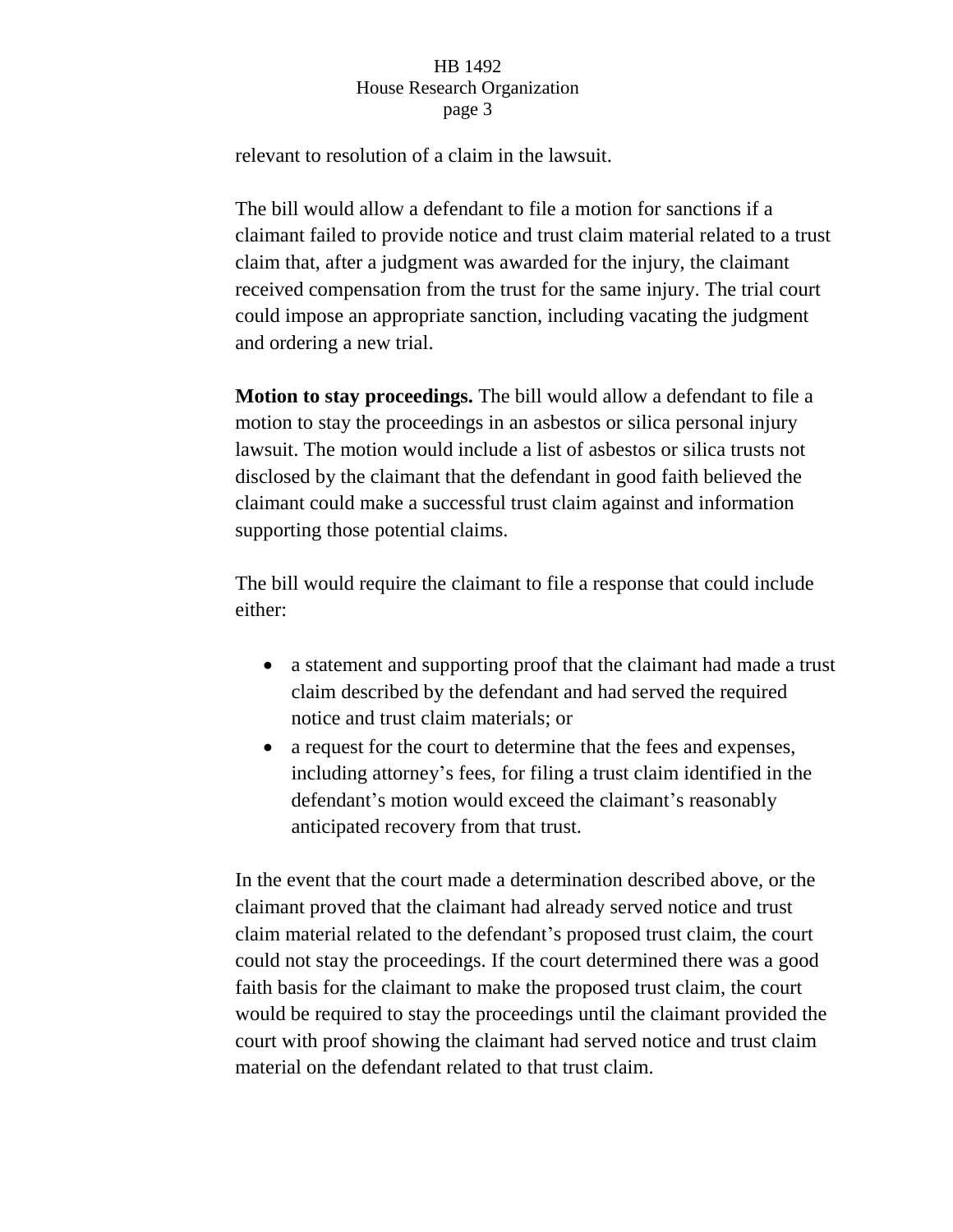| <b>SUPPORTERS</b><br>SAY: | <b>Modification of judgment.</b> CSHB 1492 would allow a trial court, after<br>receiving a motion from a defendant, to modify a judgment received by a<br>claimant in an asbestos or silica personal injury lawsuit if the claimant had<br>failed to provide notice and trust claim material, or the claimant made a<br>trust claim after the judgment that existed at the time of the judgment. The<br>court could modify the judgment by the amount of a subsequent payment<br>made by an asbestos or silica trust or order other relief.                                                                                                                                                              |
|---------------------------|----------------------------------------------------------------------------------------------------------------------------------------------------------------------------------------------------------------------------------------------------------------------------------------------------------------------------------------------------------------------------------------------------------------------------------------------------------------------------------------------------------------------------------------------------------------------------------------------------------------------------------------------------------------------------------------------------------|
|                           | The bill would require the defendant to file a motion to modify the<br>judgment within a reasonable time after the claimant received a payment<br>from the asbestos or silica trust, but could not file after three years from<br>the date the judgment was signed.                                                                                                                                                                                                                                                                                                                                                                                                                                      |
|                           | The bill would take effect September 1, 2015, and would apply to lawsuits<br>that were pending on, or lawsuits commenced on or after, that date.                                                                                                                                                                                                                                                                                                                                                                                                                                                                                                                                                         |
|                           | CSHB 1492 would improve fairness and transparency in asbestos or silica<br>personal injury lawsuits and would encourage claimants to access the<br>potentially more beneficial bankruptcy trust system before filing a lawsuit.                                                                                                                                                                                                                                                                                                                                                                                                                                                                          |
|                           | Currently, there is dual compensation available to claimants with asbestos<br>or silica-related injuries. Depending on what products the claimant was<br>exposed to, the claimant can make a trust claim or file a lawsuit against a<br>company. There is a problem with claimants who receive a settlement or<br>judgment through litigation and afterward make a trust claim, otherwise<br>known as "double-dipping." Asbestos or silica trusts are being depleted by<br>claims and can no longer pay each claimant as much as they would have<br>years ago. When claimants double-dip, they are taking away valuable<br>resources from potential future claimants who will need to be<br>compensated. |

The bill would require a claimant with a potential valid claim against an asbestos or silica trust to make that claim before the claimant's lawsuit could continue, ensuring no more double-dipping. Even if the bill increased the number of trust claims made, it would ensure that the reason was because a claimant had a legitimate claim against a particular trust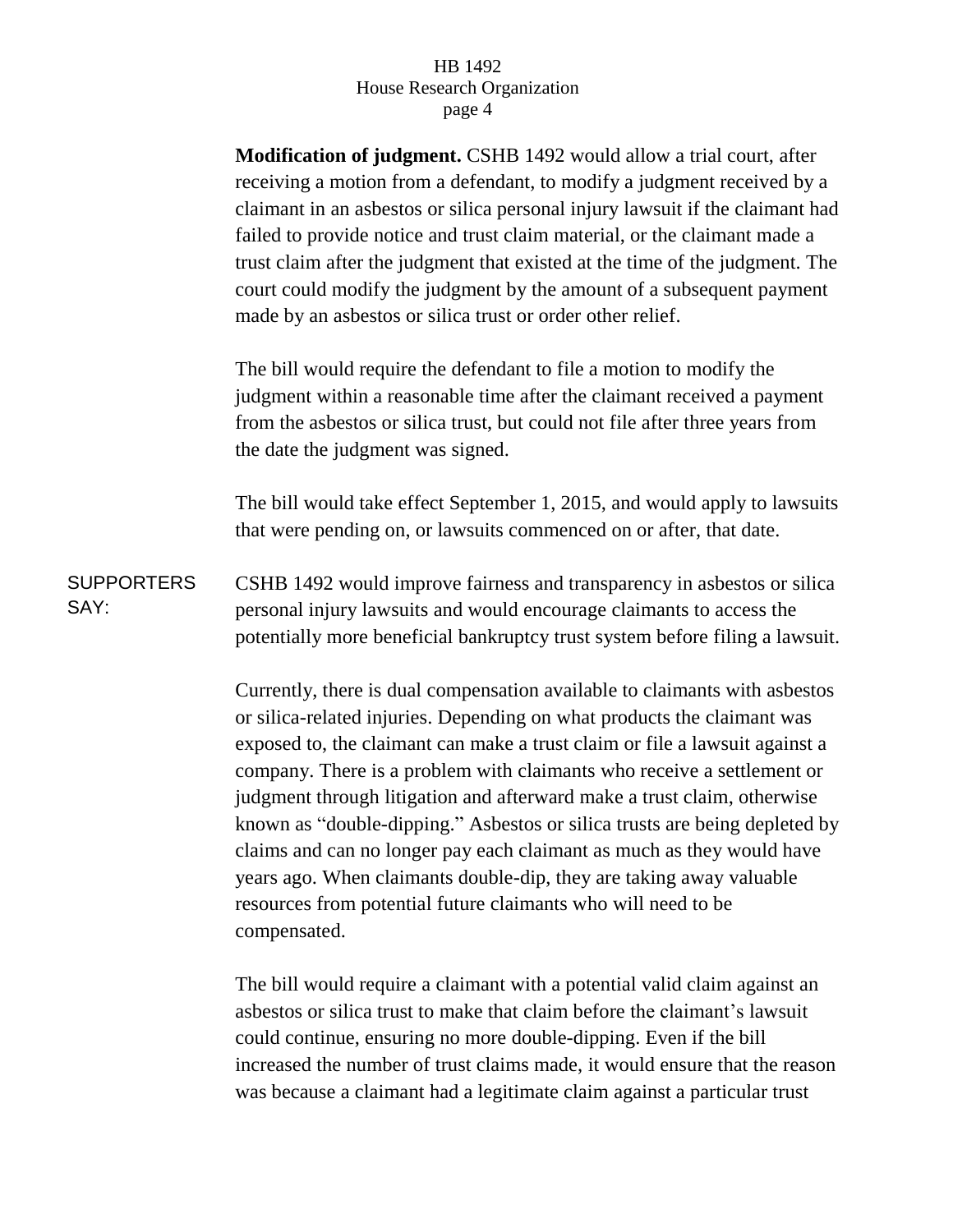and not because the claimant was working both systems.

The bill would improve transparency and prevent fraud that is committed when claimants make conflicting representations to a trial court and an asbestos or silica trust. A claimant does this by claiming that the asbestos or silica produced by a particular defendant caused their injuries, and then after the claimant receives compensation, claim to an asbestos or silica trust that a different company's asbestos or silica caused their injuries. This fraudulent behavior is prevalent. The bankruptcy trust system is supposed to audit its claims and the court is supposed to sanction attorneys for lying or withholding information, but that is not enough. When claimants delay making claims against asbestos or silica trusts until after a trial, defendants do not get a complete picture of the claimant's exposure and the company that is likely culpable. The bill would provide defendants with those missing pieces and would protect the court and bankruptcy trust systems from fraud.

The bill would encourage claimants to investigate potential asbestos or silica trust claims before pursuing lawsuits. The bankruptcy trust system is not adversarial in nature, unlike a lawsuit, and takes much less time. Once a claim is filed and documentation is provided to show where a claimant worked or other relevant exposure information, the claimant can receive compensation. Many trusts share processing facilities, meaning a claimant can file one claim form that can be processed for multiple trusts, which decreases the amount of paperwork a claimant must file. There is no reason for claimants to not make trust claims before filing a lawsuit, unless they do not believe they have a claim against any of the asbestos or silica trusts. The bill would encourage making these claims so that claimants could receive much-needed compensation quickly.

OPPONENTS SAY: CSHB 1492 would place an undue burden on claimants with asbestos or silica-related injuries and prevent many from having their day in court. Currently, asbestos or silica personal injury lawsuits involving claimants who have been diagnosed with malignant mesothelioma or certain other fatal diseases are required to be expedited by the court to go to trial or else be finally disposed of within six months of being referred to the court.